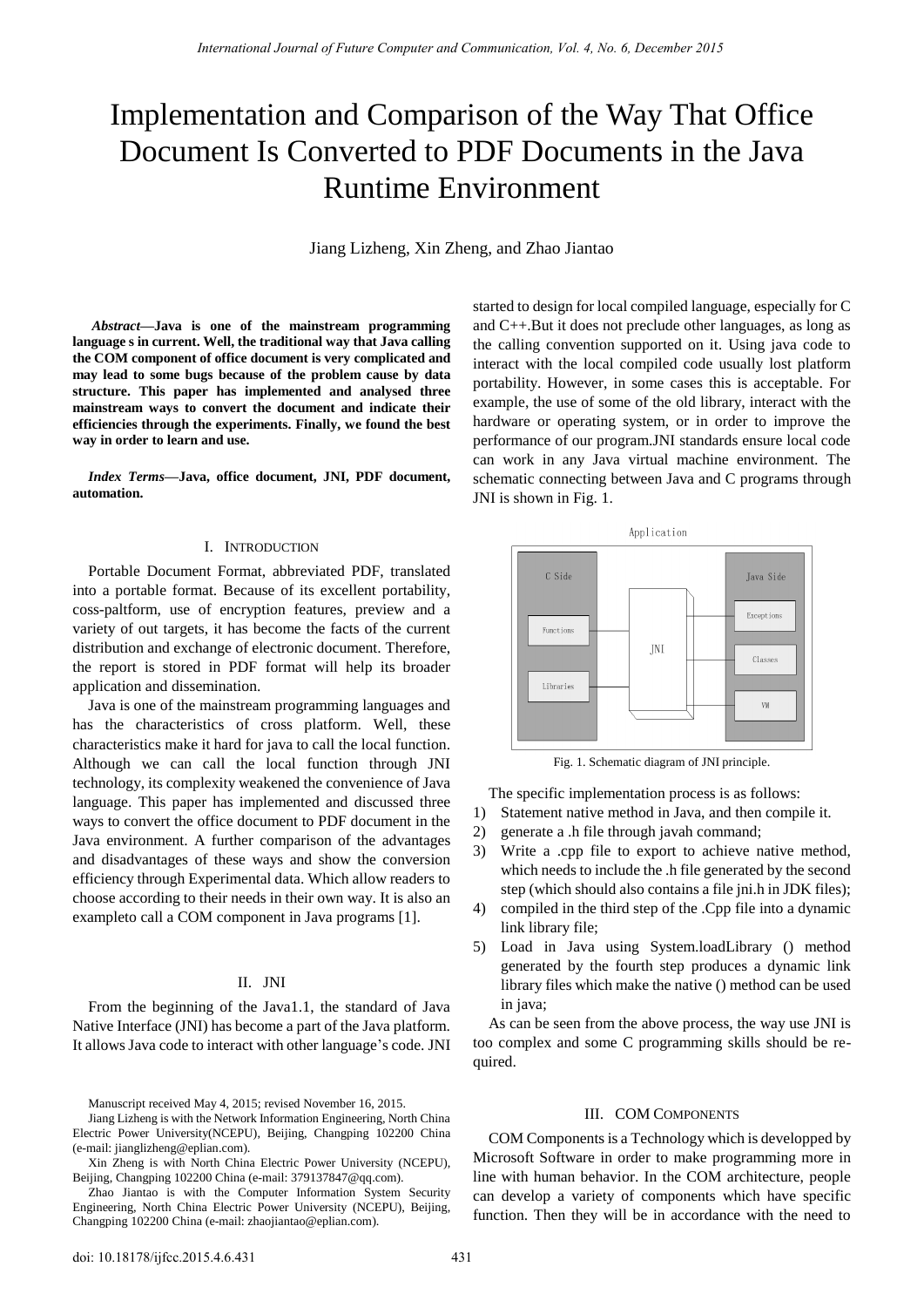combine for an application of a complex system. The resulting benefits are as follows: 1) System components can be replaced with a new one in order to keep the system upgrade and customization. 2) The same component can be reused in multiple application systems. 3) Application systems can easily be extended to the network environment. 4) The characteristic of COM component has no connection with programming languages and platforms which make all programmers can give full play to their talents and expertise to write module [2].

COM is a method for developing software components. Components are same small binary executable program, they can be used in application, operating system, and other components [3]. The way develop custom COM components like development of dynamic object-oriented API. Multiple COM objects can be connected together to create an application or component system [4]. And components also can be removed or replaced at running time. Many of Microsoft technologies such as ActiveX, DirectX COM and OLE, etc. are based on COM components. And many developers from Microsoft use of COM components to customize their applications and operating system.

### IV. THE SOLUTION

*A. The Way to Convert the Document with OpenOffice + pdf2swf* 

## *1) Solution 1*

This kind of solution based on using JodConverter to link native program to convert documents. JodConverter is a Java Open Document file converter and can be used in many file formats. It uses Open office to do the conversion work.

## *2) JodConverter Deployment Mode and the Core Code*

To download the Jod Converter, you can get it through the web site http://sourceforge.net/projects/jodconverter/files/. Keep the file in the Lib directory under the jar package which you had download into the Java Web project in WEB-INF/lib. At the same time you should ensure that have OpenOffice software installed on your computer. The Key code used to convert program file as follows:

OpenOfficeConnection connection = new SocketOpenOfficeConnection(8100);

//Create an object of Openoffice by the class of SocketOpenOfficeConnection, and defines the connection time is less than 8100 milliseconds.

connection.connect();

//Connect and start.

DocumentConverter converter = new OpenOfficeDocumentConverter(connection);

//Create a connection to object transform.

converter.convert(sourceFile, pdfFile);

//Through the convert () method to realize file conversion.SourceFile instead of the full path of the Office documents and pdfFile instead of the full path of the converted PDF file.

pdfFile.createNewFile();

//Create a PDF file

connection.disconnect();

//Connection release

After five tests of conversion to this project we found that it can reach the average time of 4012 milliseconds in a 40 page PPT file and the average time of 2048 milliseconds in a 38 page WORD file. The speed of conversion is acceptable, but the quality is not good. Although all elements of the word file are converted, some of the elements in PPT file can't change or have some conversion errors. In conclusion, this solution can only be used for small parts of the document and can't really solve the problem.

## *B. The Way to Convert the Document with Adobe Acrobat 8 Professional + Microsoft Officee*

### *1) Solution 2*

This kind of solution based on an open source project named JCom which can help to convert the files. JCom is the abbreviation of Java-COM Bridge. As the name implies, JCom is equivalent to a bridge which will be able to make Java code directly calling other program and make it easy to access to COM components on the Windows platform, so as to complete the transformation work. The principle of this solution is that we should use a registered and installed Acrobat 8 Professional which there is a function added in the Office program that you can make files save as PDF document. By JCom our Java program can call this function and automatically converted document to a PDF document.

#### *2) JCom deployment mode and the core code*

To download the JCom package, you can through the web site [http://sourceforge.net/projects/jcom/.](http://sourceforge.net/projects/jcom/) Extract the JCom package after it has been download. Put the jar package in the JCom into WEB-INF/lib of your Java Web project and at the same time to put jcom.dll into your JDK bin directory or in the folder named windows (It is Recommended to put it into the bin directory of JDK).It is also very important to ensure your computer contains a installed and registered software named Acrobat 8 Professional. The key code of the program and the explanation is as follows:

ReleaseManager rm = new ReleaseManager();

//ReleaseManager is equivalent to a container. You can use it to interact with all JCOM on your machine. According to the parameters you preach it can use all components JCOM which can be operated on your machine.

IDispatch xlsApp=null;

//IDispatch is an interface which exposed by the OLE automation protocol and it can be used to connect the Java program and Application.

xlsApp = new IDispatch(rm, "Excel.Application");

//To obtain Excel's API (if processing is Word we will need "Word.Application" to instead of it)

xlsApp.put("Visible", new java.lang.Boolean(false));

//Set whether it is can be visible in the conversion process of Excel.

app.method("CreatePDF", new Object[] { sourceFile, pdfFile});

//Through the parameter "CreatePDF" in the method () to achieve the conversion.SourceFile instead of the full path of the Office file and pdfFile instead of the full path of the converted PDF file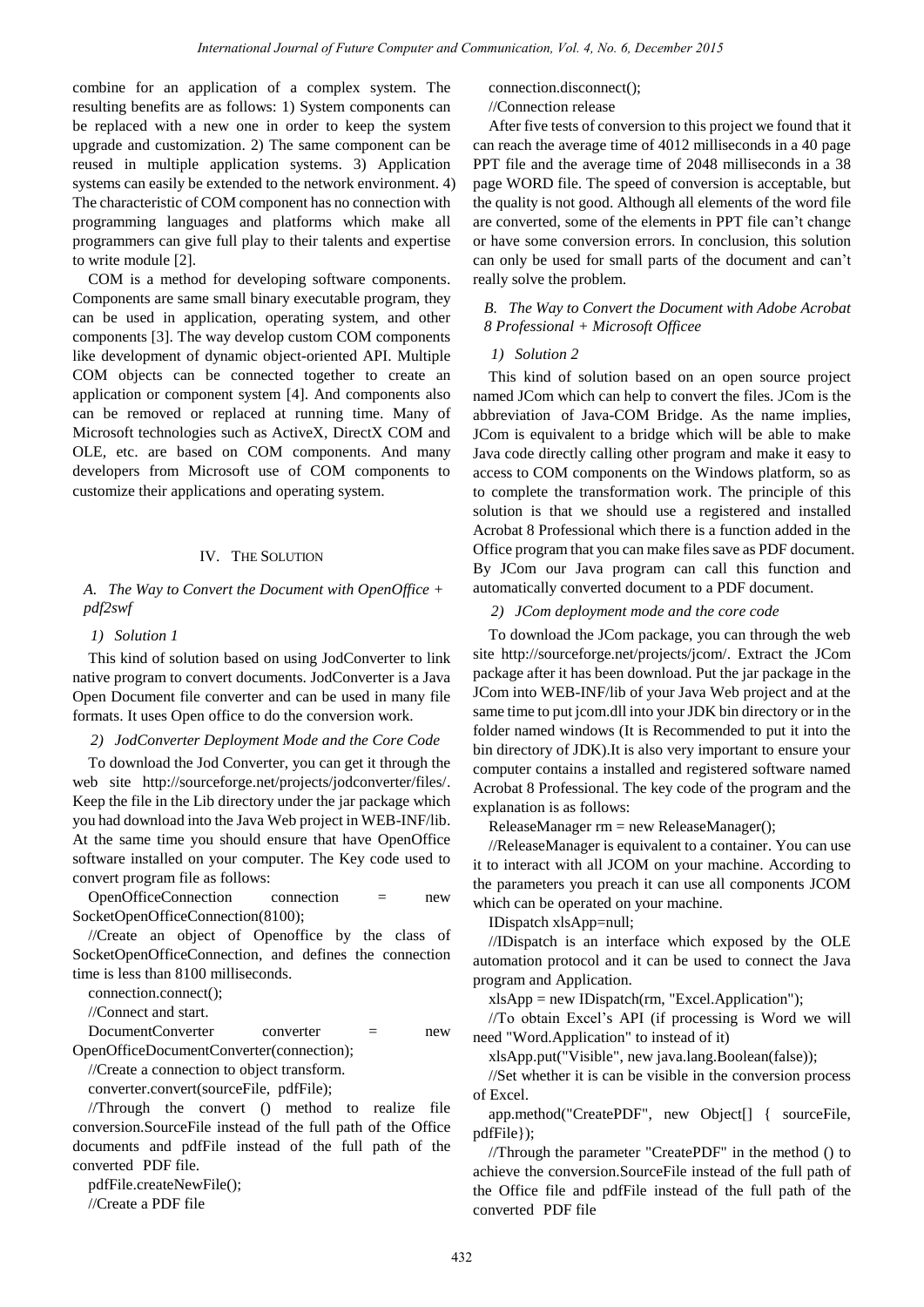rm.release();

//Connection release

After five tests of conversion to this project we found that it can reach the average time of 19244 milliseconds in a 40 page PPT file and the average time of 12048 milliseconds in a 38 page WORD file. Obviously, the computation time is greatly increased. On the other hand ,judging from the quality of conversion, some color difference, while the basic elements are transformed well. So it can be meet the needs of the general transformation and dissemination of print. But the working time is 5 times slower than the solution 1, is very difficult for the actual project. Although this is not very successful, it has brought an idea to solve the problem. We can use bridging technology and to use other software to realize file conversion. According to this idea we eventually found a better solution.

*C. The Way to Convert the Document with Microsoft Office 2010 or WPS 2012*

## *1) Solution 3*

This solution's idea is very similar to the above solution, but it is come out use JACOB technology. JACOB is also a bridging technology of Java-COM.

There are two main mechanisms which are early binding and late binding that can call COM component.

Early binding, which explicit statement object, data type and so on. The compiler will get enough information in order to links and optimized at compile time, which will bring better performance. To understand this mechanism you can refer to the IBM RJCB project which provides a high performance solution. It needs to understand more details of the COM component. Although the framework has been completed most of the Bridge code generation, the overall coding workload is too large and coding relatively has high difficulty. The biggest weakness is RJCB only supports some Table interface which provides by early bound COM API.

However, late binding is realized through IDispatch interface. It is as same as the reflection mechanism which Java has used, you can call the method by name or ID. The purpose of this design is to support the operation of the COM through scripting language. Because the script is interpreted and do not have pointers and VTable mechanism which can be found in C++. The disadvantage of this approach is the poor performance in some certain situation. Because it call the object through name or ID at runtime. So we can not know which object and method should be called until runtime. This will inevitably bring some overhead and delay. But the advantages of this approach are also very clear like simple, flexible and need not know the details of the dynamic link library which means we can quickly complete the coding work.

The JACOB project provides an implementation of automation server within the JVM. The core technology is based on Variant and Dispatch interface which implement by JNI. Its design reference to the general automation server which contain by Microsoft C++.While Microsoft's implementation only supports its own virtual machine. Through the JACOB, it is easy to call the late bound in Java programs [4]. The schematic diagram is shown in Fig. 2.



Fig. 2. The working principle that Java program calling COM by JACOB.

#### *2) JACOB Deployment Mode and the Core Code*

To download the JACOB package, you can through the web site http://sourceforge.jp/projects/sfnet\_jacob-project/to download and jacob-1.18-M2 is the latest version. Put the jar package in the JACOB into WEB-INF/lib of your Java Web project and at the same time to put dll file into your JDK bin directory or in the folder named windows (It is Recommended to put it into the bin directory of JDK).Attention is required, with two DLL files, jacob-1.18-M2-x86.dll and jacob-1.18-M2-x64.dll respectively correspond to the 32 and 64 bit systems. At the same time to ensure that the machine has an Microsoft Office 2010 or Microsoft office 2007 which of has integrated the transformation function of PDF (Because of in 07 conversion this function was just a plug-in, with the popular of PDF, version 10 has been the default integration).The key code of the program and the explanation are as follows:

ComThread.InitSTA();

//Initialize the COM thread

 $ActiveXComponent$  app = new

ActiveXComponent("Powerpoint.Application" );

//You can also use the CLSID which registered on the local computer to replace the String "Powerpoint.Application".

Dispatch presentations

app.getProperty("Presentations").toDispatch();

//To initialize the dispatch interface provided by PPT program in order to use it later.

Dispatch presentation = Dispatch.call(presentations,

"Open",//open the document

source,// full path of the Office file

true,// ReadOnly

true,// set whether the file should have title

 false // set whether the PPT program can be seen ).toDispatch();

Dispatch.call(presentation,

 "SaveAs", //The method provided by JACOB used to save as other format.

 pdfFile, // The full path of the PDF file after conversion

ppSaveAsPDF);//Constants defined in the program.

Dispatch.call(presentation, "Close");

//Close the Dispatch interface

ComThread.Release();

//Release the COM thread

After five conversions test to this project we found that it can reach the average time of 4353 milliseconds in a 40 page